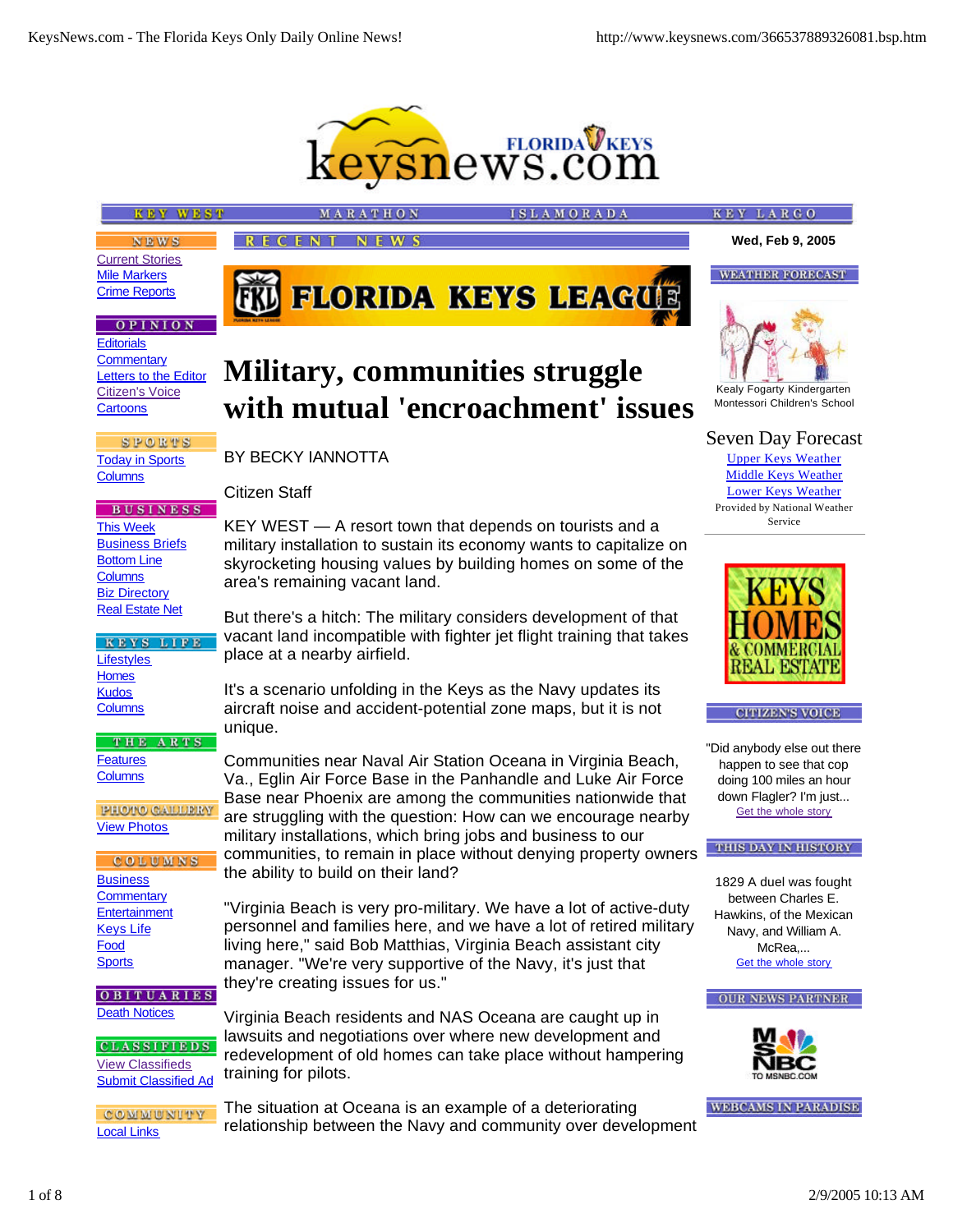# **Around the Keys**

**GOVERNMENT** Local, State & **Federal Links** 

**ABOUT US** Our History Our Staff Keys Media Guide **Employment Opportunities** 

that occurred without good planning, said Capt. Jim Scholl, commanding officer of Naval Air Station Key West. It's the type of communication breakdown he hopes to avoid when working with Keys officials on land use and zoning surrounding the airfield at Boca Chica.

"It's not understanding the potential impacts of not being careful about land use," Scholl said.

Stopping sprawl



**Monroe County Property Transfers**  Bases across the country are battling encroachment, a word used by the military to describe the buildup of housing, hospitals, schools and other facilities that draw large numbers of keywords, publication date, people and are considered inappropriate around boundaries of bases.

"If down the road it looks like there's going to be more encroachment, we want to stop it now," said Glenn Flood, spokesman for the Defense Department.

Daily news for Key West and the Florida Keys

There are several ideas for stopping encroachment, from buying up land around bases to a land-swapping proposal favored by some farmers near Luke Air Force Base in Arizona.



At air bases like Naval Air Station Key West, computer models are used to create maps illustrating which areas are most affected by jet noise and potential accidents, with recommendations about what types of development, if any, should occur in those areas.



The maps are called Air Installations Compatibility Use Zones, or AICUZ, and they are tools for local planners to use when deciding where and what type of development should occur.



Some states, including Florida, are requiring counties and cities to adopt military planning and zoning recommendations into their land-use plans. The Florida Legislature passed a law last year mandating all local governments amend their plans governing land use by June 30, 2006, to reflect military recommendations.

**Missed your paper today?** For redelivery or account credit, call us in Key West at (305) 292-7777 Option 4, in Marathon call (305) 743-8766, or e-mail us by clicking here.

Local governments in Arizona adopted zoning around Luke Air Force Base that is more stringent than requested in the AICUZ for that base, said Mary Jo May, spokeswoman for Luke Air Force Base. The Arizona Legislature passed a law last year prohibiting development inside any noise contours — areas most affected by jet noise according to the AICUZ maps.

"We have a Community Initiatives team that does absolutely nothing all day long but work with local developers, planners, county and state leaders," May said. Every planning or zoning issue in the 11 cities surrounding the base must have a comment from one of the four-member Community Initiatives team before being approved by the cities' political leaders, she said.

All Air Force F-16 pilots train at Luke before being assigned to a squadron, and Air Force officials believe the surrounding

#### **It doesn't get any better than this**

Watch the sunset from Mallory Square, even if you are stuck in Wisconsin. Or enjoy a virtual Margarita at Sloppy Joe's. Check out our Keys Web Cams.

## **SEARCH OUR ARCHIVES**

Search our **archives** for past stories using or author.











**Check out the Photo Gallery Weekly for New Keys Photos!** Click here to view photos

#### **VISITING THE KEYS?**

Find everything you need to know to plan a Florida Keys vacation -- and more





View our Dining Guide, updated quarterly with Menus from the variety of Keys Cuisine.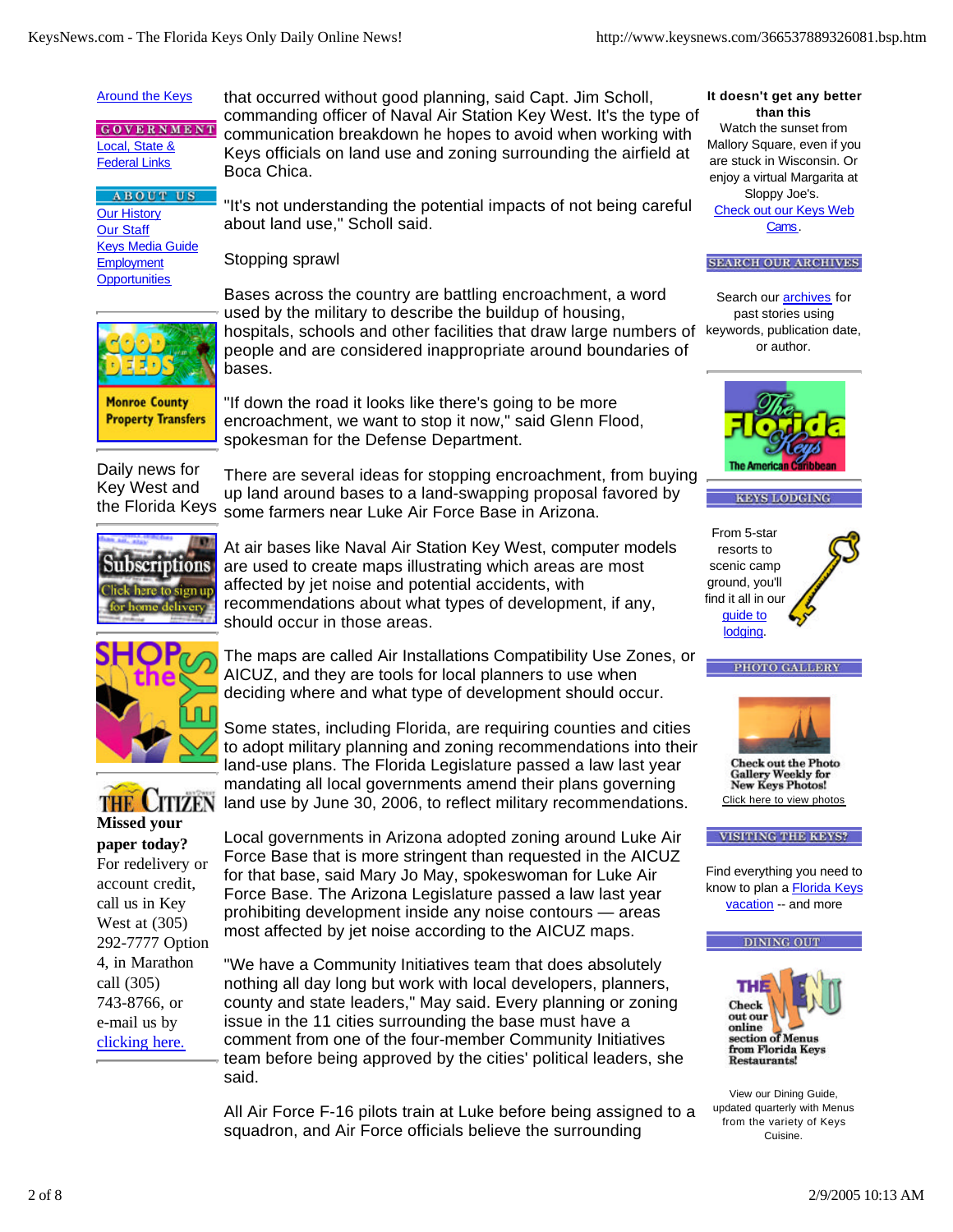

**Paradise on the web!**

Reserve a hotel, book a charter, see what there is to do in Key West! Live Webcams!

communities appreciate the base's \$1.4-billion annual contribution to the local economy and take pride in being a primary force in pilot training.

As evidence, May points to a voluntary effort by developers to follow a graduated plan for development that places fewer homes and other heavily populated facilities in areas near the base and allows apartments, condo complexes and other heavily used developments farther away.

"They don't build high-density right next to noise contours," she said. "And the developers are volunteering to do this."

But not everyone is happy with the growth limitations around Luke Air Force Base, Maricopa County Supervisor Don Stapely told USA Today in an article appearing on Feb. 2. "Frankly, there has been an argument that if Luke were closed, it would be better for our economy because of the value of the land," he said.

## Training adjustments

In Virginia Beach, negotiations over appropriate uses for land around the main airfield and two others nearby can be traced back to letters Navy officials wrote in the 1960s, said Raymond Firenze, AICUZ officer for Naval Air Station Oceana.

"Against all our wishes, they've allowed all this residential growth right up to our fences," he said. "Less than 3 miles from the busiest runways, they approved a high-end luxury condo complex."

The Navy hired Firenze to work with the community on AICUZ issues, and the base's Web site has comparisons of noise at different levels and damage it can cause, the number of noise complaints received each year and phone numbers to call.

The entire AICUZ is online, along with a list of military aircraft flown around Virginia Beach.

Some of those aircraft have altered their training to avoid creating too much noise in Virginia Beach neighborhoods, Firenze said.

Navy F/A-18s and F-14 pilots practice aircraft carrier landings at the Oceana and nearby Fentress air fields, but their practice landings do not mirror carrier landings. Normally, fighter jets drop their landing gear about 600 feet from the carrier, but pilots practicing in Virginia Beach begin preparing for landing farther out — 1,000 feet at Oceana and 800 feet at Fentress — to limit some of the noise near the airfields.

"We like to train for the real thing. Unfortunately, we can't because of encroachment," Firenze said. "These restrictions are self-imposed. This is an olive branch to the community. We do it as good neighbors."

BRAC 2005



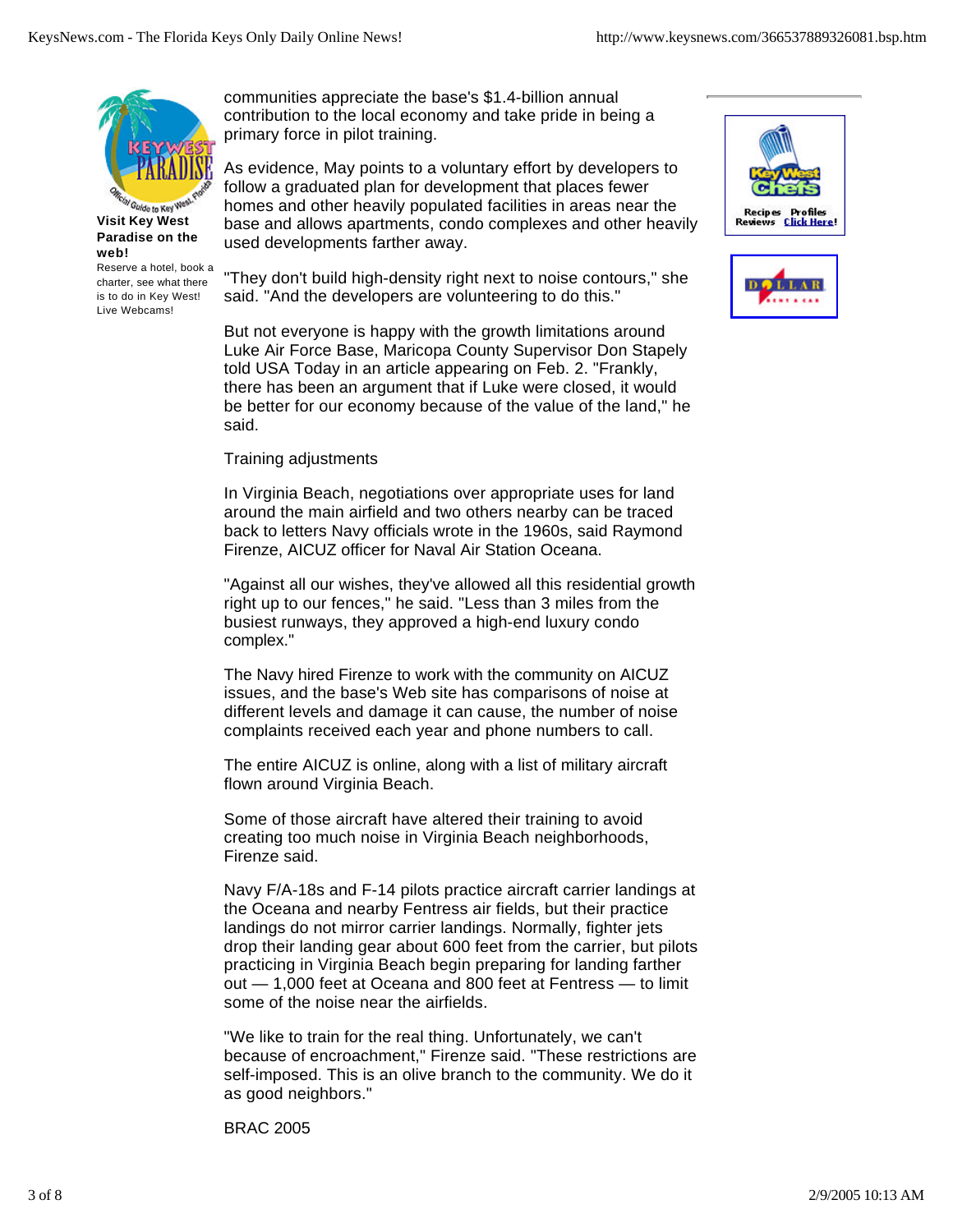Among the consequences of allowing growth to close in on a military base is the potential limitation of training operations and inability of the base to grow, which could make it vulnerable to closure or downsizing.

The fifth round of the Base Realignment and Closure process takes place this year, and all bases are under review, according to the Defense Department's Web site.

The nine-member commission nominated by the president and confirmed by the Senate will spend the summer reviewing Defense Secretary Donald Rumsfeld's recommendations for closure. The commission will forward its recommendations to the president by Sept. 23, and Congress must approve or reject the list in its entirety.

"I think every time there's base realignment and closure, every base gets nervous," Firenze said, as he listed positive aspects that should play in Oceana's favor, like the proximity to aircraft carriers at Norfolk, being the master jet base on the East Coast that is home to F/A-18s and the remaining F-14 squadrons, good weather and strong nearby schools.

"But then you have to start wondering, 'OK, now, all of a sudden, we have encroachment and lawsuits.' We have done just about everything we can do without starting to restrict operations," he said. "You have to wonder what the decision-makers are thinking about, and that's the mystery."

The four previous BRAC rounds cut Defense Department facilities by about 20 percent and saved about \$16.7 billion once environmental cleanup is factored in and continues to save about \$7 billion each year, according to Defense Department figures.

Key West cuts

Naval Air Station Key West was targeted by the 1995 BRAC, which is how the city took ownership of Poinciana Plaza affordable apartments on Duck Avenue and the 33 acres of waterfront property at Truman Waterfront. The BRAC Commission also included the Navy Mole Pier in its 1995 recommendation approved by Congress and President Bill Clinton, but the pier was removed from the list after the Sept. 11, 2001, terrorist attacks in New York and Washington. The Navy allows the city to use the pier for cruise ships, but has first dibs on docking military vessels there.

Naval Air Station Key West was downgraded to a Naval Air Facility as part of BRAC 1995, but regained its Naval Air Station designation in 2003 as the Boca Chica airfield became more popular for flight training and other operations due to closures in other parts of the country. The year-round warm weather and clear skies also draw air crews to the Keys.

Still, some community leaders worry that NAS Key West and other military facilities here could fall victim to BRAC without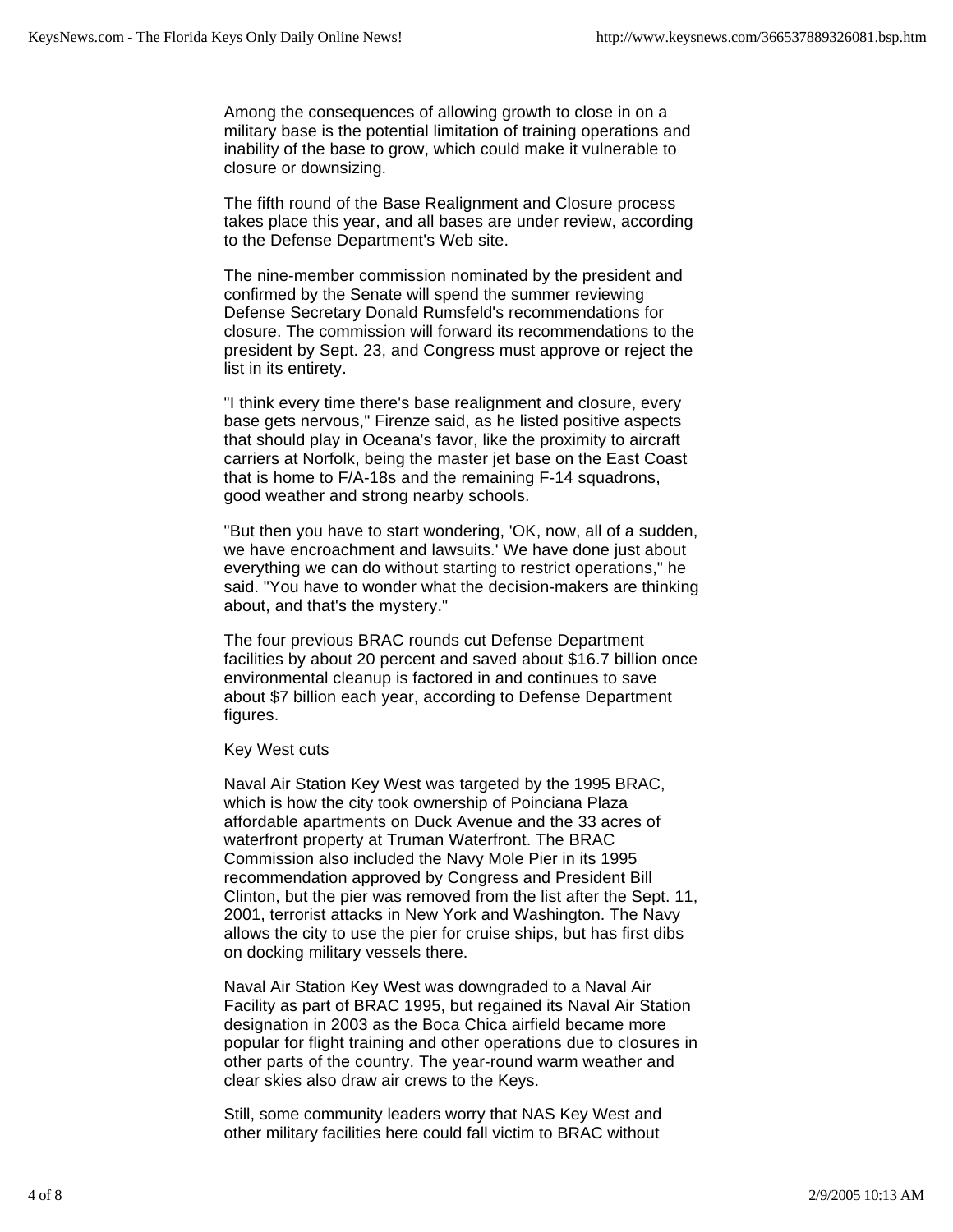aggressive efforts to preserve the community of almost 9,000 civilian and enlisted employees and their dependents and the \$463.7 million that they and the base pour into the local economy each year.

Defensive posture

Last month, local attorney David Paul Horan, who heads up the Florida Keys Defense Alliance, told county commissioners about a statewide campaign his group has joined to preserve Florida's military bases.

"May I remind you that BRAC 2005 is in full swing," he said.

The \$44-billion military and defense-related industries in Florida and the approach of BRAC 2005 led to the formation of Gov. Jeb Bush's Advisory Council on BRAC and the Florida Defense Alliance, of which Horan's group is the local chapter.

Horan said some recent discussion about NAS Key West's updated AICUZ and its possible effect on proposed development in Key Haven and Stock Island has generated bad publicity for the Navy that can be remedied if local commanders are granted flexibility when working with communities.

"Guess what, the Navy restricts the ability of commanding officers of all installations to say anything other than what is in the AICUZ," Horan said. "It makes [Capt. Scholl] look like he's against mother and apple pie, and I don't want him to be viewed that way."

Horan said Stock Island is the only place left to build affordable housing and, despite its inclusion in the aircraft noise zones, plans for development there should continue.

He believes the community will tolerate the noise and discounts "chronic complainers," whom he says made up about half of the 76 noise reports called in to the Navy in 2003.

"Once you take that out of the equation, we don't have a noise problem," he said. "We're probably the most military-friendly area in the United States."

The state recently awarded the Florida Keys Defense Alliance a \$90,000 grant, and most of it was spent hiring retired Adm. Robert Natter for consulting services, Horan said. Natter was commander of the U.S. Atlantic Fleet, which included oversight of NAS Key West.

"We're working with the governor's office and with the Navy and other military commands to try to facilitate putting our best foot forward to make sure we're safe," Horan said.

Residents of Virginia Beach also are aware of the nationwide effort to scale back the number of military installations, the town's assistant city manager said.

"We are certainly concerned about the BRAC process, or that it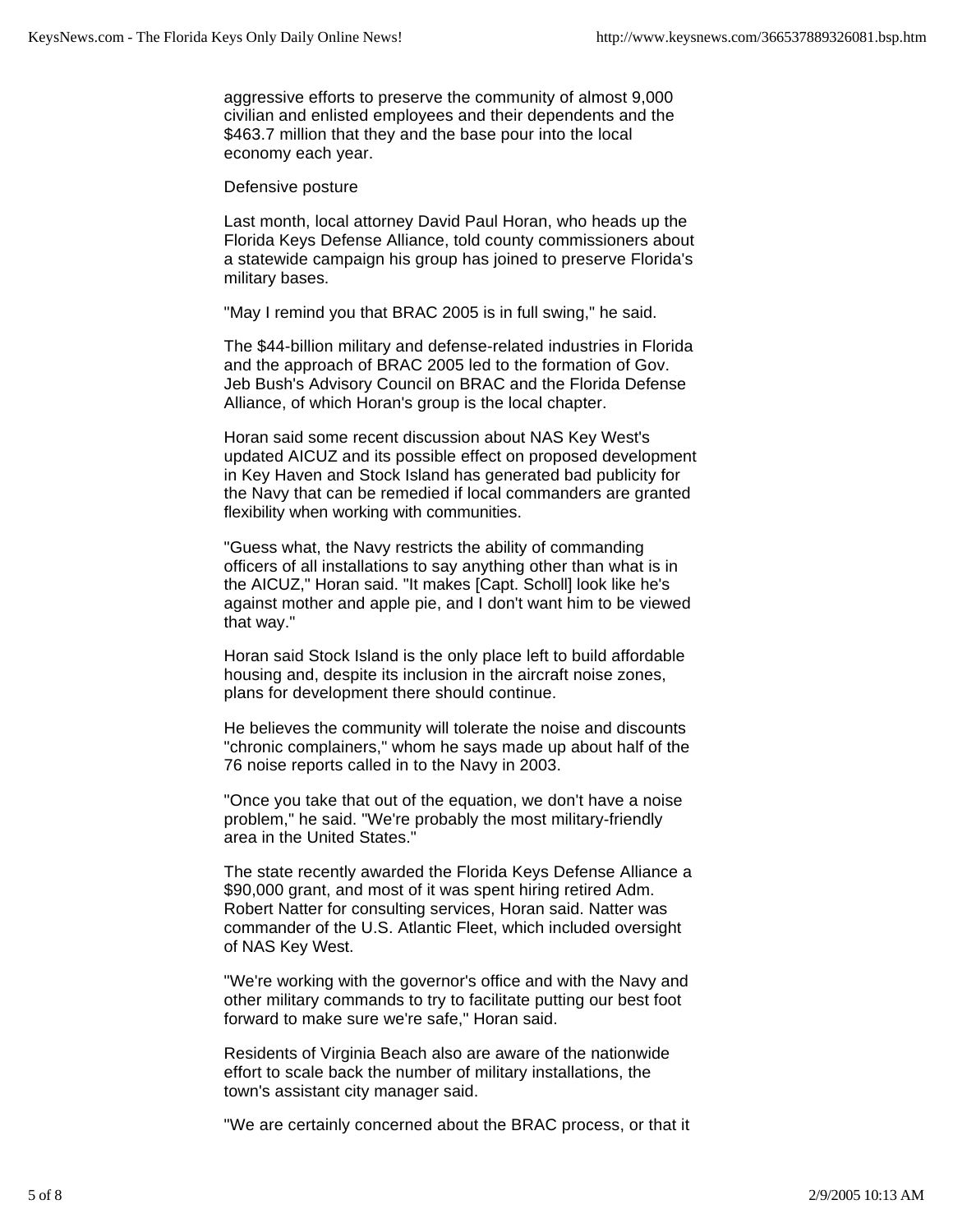might be a death by a thousand papercuts" if the base were to be downgraded so much that it was no longer needed, Matthias said.

The Navy generates about \$1.1 billion in salary and benefits in Virginia Beach and spends about \$400 million, representing about one-eleventh of the economy there, Matthias said.

#### Getting creative

Environmentalists and military officials in the Florida Panhandle have formed an unusual alliance to preserve land that falls within the flight paths of Air Force and Navy aircraft.

Last week, Gov. Bush and the Cabinet approved spending \$16.2 million, in addition to \$1 million in federal funds, to purchase more than 17,000 acres in Northwest Florida.

The 10-mile-wide-by-100-mile-long conservation area provides critical land bridges for black bear migration, said Deborah Keller of The Nature Conservancy.

"It provides a critical linkage for black bear migration, and it helps buffer [five military installations] and keeps their flyways clear," she said.

The partnership among environmental groups, the military, state Department of Environmental Protection and other state and federal agencies is part of an initiative President George Bush introduced in December 2002, said Jesse Borthwick, Greenway manager for Eglin Air Force Base.

Bush and Congress budgeted \$12.5 million this year to buy buffer lands around military installations, and next year's federal budget request — to be released today — will include \$20 million more as part of the Comprehensive Land Use Initiative, said Glenn Flood of the Defense Department.

"The overarching policy is we would like more buffer zones to protect the environment and try to reduce encroachment," Flood said. "Protecting the environment is essential for all of us. It also is key because we don't want to be bad neighbors. It goes hand-in-hand with readiness."

Development has not occurred as rapidly in Northwest Florida as it has in other parts of the state, Borthwick said, but planned communities were beginning to spring up, which caused concern about Eglin's half-million-acre land range and the airspace used daily for low-level flights and training missions.

"What would happen if a retirement community was built under flight space?" he asked. "The problem is future incompatible development, and when that happens, we'd have to change the way we operate."

Keller said that military installations "have a huge percentage of endangered species" and that the bases adhere to federal endangered species laws.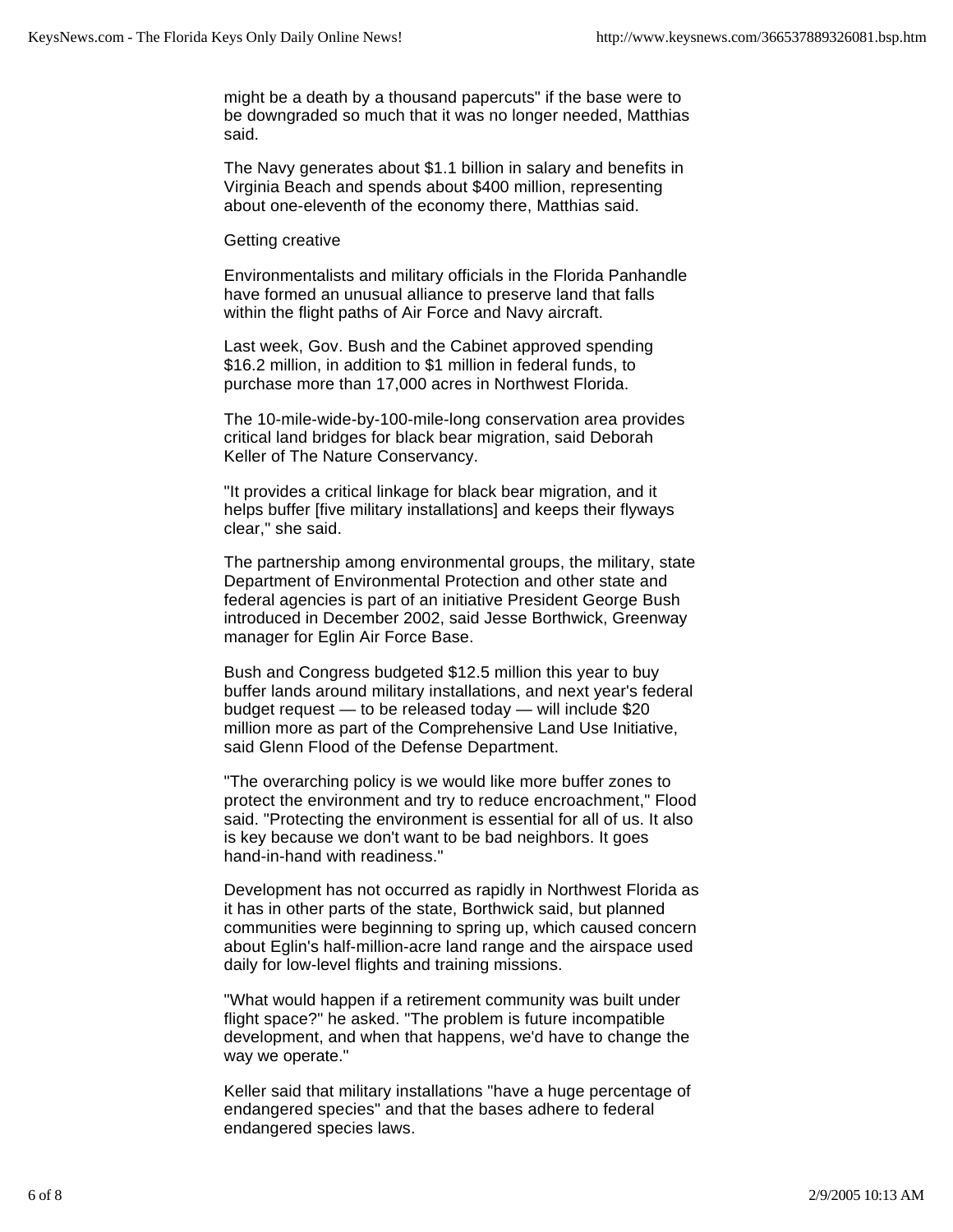Keeping the black bear species healthy is in everyone's best interest, Borthwick said.

"We would rather not see the black bear become an endangered species because we want to be good stewards, but we don't want to have to tiptoe around another endangered species," he said.

Keller and Borthwick acknowledged the unlikely partnership between environmental groups and the military, but said the more they worked together, the more common ground they found.

For somewhat different reasons, both want to create conservation areas that prohibit development.

"Obviously, the Defense Department has become more aware of encroachment as an issue they should pay attention to," Keller said.

## **riannotta@keysnews.com**

*Published on Monday, February 7, 2005*

# **More News Stories**

| Headline: | Waterfront traffic debate resurfaces                               |
|-----------|--------------------------------------------------------------------|
|           | Published on Wednesday, February 9, 2005                           |
|           | Pinkus, Mearns win in Marathon                                     |
|           | Published on Wednesday, February 9, 2005                           |
|           | HOB students to spend Saturday reading to raise money              |
|           | Published on Wednesday, February 9, 2005                           |
|           | Man dies after being pepper sprayed                                |
|           | Published on Wednesday, February 9, 2005                           |
|           | Marathon Council looks at becoming sewer authority                 |
|           | Published on Wednesday, February 9, 2005                           |
|           | Red tide creeping into Keys waters                                 |
|           | Published on Tuesday, February 8, 2005                             |
|           | Some colleges accept only the new SAT                              |
|           | Published on Tuesday, February 8, 2005                             |
|           | Soup Kitchen founder Dorothy Sherman dead at 81                    |
|           | Published on Tuesday, February 8, 2005                             |
|           | Marathon sewer customers to get refund on hookup costs             |
|           | Published on Tuesday, February 8, 2005                             |
|           | Fort Taylor focus of Civil War history, re-enactments and memorial |
|           | planned                                                            |
|           | Published on Monday, February 7, 2005                              |
|           | Key Largo forges new path to self-determination in Keys            |
|           | Published on Monday, February 7, 2005                              |
|           | Military, communities struggle with mutual 'encroachment' issues   |
|           | Published on Monday, February 7, 2005                              |
|           | Key Haven project still waits on word of Navy map impact           |
|           | Published on Sunday, February 6, 2005                              |
|           | Navy maps raise doubts<br>Published on Sunday, February 6, 2005    |
|           | Bahamian immigrants helped shape, define island city               |
|           | Published on Sunday, February 6, 2005                              |
|           | From Adderley to The Rock                                          |
|           | Published on Sunday, February 6, 2005                              |
|           | Black settlers were fabric of Key Largo                            |
|           | Published on Sunday, February 6, 2005                              |
|           | EVENTS CELEBRATING BLACK HISTORY MONTH IN KEY WEST:                |
|           | Published on Sunday, February 6, 2005                              |
|           | Correction                                                         |
|           |                                                                    |